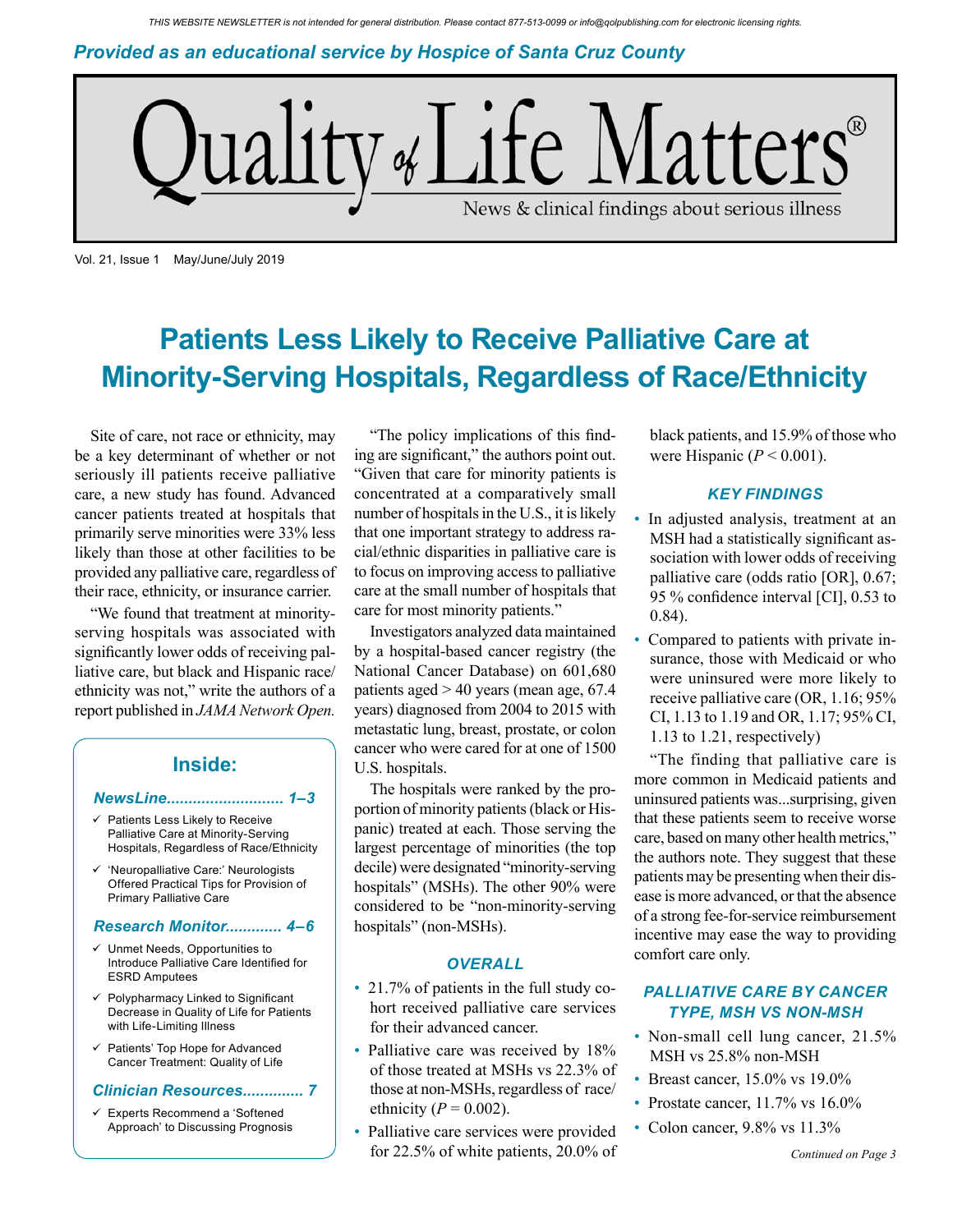# **NewsLine**

# **'Neuropalliative Care:' Neurologists Offered Practical Tips for Provision of Primary Palliative Care**

Patients with serious neurologic illness can benefit from palliative care throughout the disease trajectory, yet neurologists may lack the training or confidence needed to incorporate primary palliative care principles into their routine practice. In a review article published in *Seminars in Neurology,* experts outline skills crucial to delivering "neuropalliative care," which includes conducting goals-of-care discussions and managing burdensome symptoms.

"Neuropalliative care is a new and growing field," write the authors. "Many neurologic diseases have no cure, and lead to significant disability, emotional distress, and chronic, debilitating symptoms."

While some neurologic patients will benefit from specialty palliative care when appropriate, all patients can benefit from primary palliative care, which focuses on improving quality of life for neurology patients and their caregivers. Because "[p]atients with many neurologic diseases view their neurologist as a primary care provider," the authors urge neurologists to adopt essential palliative care skills.

## *CHALLENGES OF NEUROPALLIATIVE CARE*

Several aspects of neuropalliative care make it different from — and more challenging than — palliative care for nonneurologic patients, point out the authors, because the needs of neurologic patients are so often unique to their specific disease. Challenges include:

- Prognostication with a high degree of uncertainty and variability
- A need for surrogate decision makers earlier in the disease course than with other illnesses, as patients become unable to communicate their wishes
- Behavioral changes accompanying

• The psychological distress associated with neurology patients' changing sense of self

Despite the widely understood importance of neuropalliative care, "significant gaps" exist in its delivery, due in large part to lack of training, note the authors. "All neurologists need to master the core competencies required for effective symptom management, communication, and advance care planning," they write. Their article outlines a number of crucial neuropalliative care skills, drawn from relevant research in the field.

## *RECOGNIZING TRIGGERS FOR SERIOUS ILLNESS CONVERSATION*

A key step in palliative care is the timely identification of patients who would benefit from a serious illness conversation. The authors point out that while the "surprise question" model ("Would you be surprised if this patient died within the next year?") works well for many patient populations, it may be less applicable to neurology, due to the often unpredictable trajectory of neurologic illnesses.

Instead, the authors suggest certain triggers as indicators that a serious illness conversation may be needed. While they note there is no current consensus as to the best triggers for use in neuropalliative care, they highlight several event-based triggers suggested by experts, including:

- Hospitalization (especially if frequent)
- Development of a serious comorbidity
- Change in functional status (including cognitive changes or frequent falls)
- Unintentional weight loss

### *KEY ELEMENTS OF SERIOUS ILLNESS CONVERSATIONS*

certain neurologic diseases *Continued on Page 3* place over multiple visits and can be initi-"Serious illness conversations may take

ated by the patient or clinician," write the authors. These discussions should cover the patient's understanding of the prognosis as well as goals and values to be taken into account when choosing future care. Research has shown that discussion of care preferences is associated with "better quality of life, less aggressive medical care near death, goal-concordant care, and better bereavement for families," they note. Neurologists can:

- **Assess the patient's understanding of the illness.** Beginning with a question, such as, *"What have you heard about your illness?"* or *"What is your sense of what is happening?"* can open the conversation and provide a framework for ongoing discussion.
- **Elicit patient goals and values.** Asking about and understanding the patient's hopes, concerns, and wishes is important for determining future care. *("As you think about the future, what things are you hopeful for?"* and *"What are your biggest worries about the future?")* It is also important to acknowledge the need for hope. "Hope is an important coping mechanism, and often is not a reflection of denial," write the authors.
- **Determine the patient's preferences for information sharing.** Not all patients want to know prognostic information, and those who do may have preferences about the type and scope of the information. *("Would it be okay if I tell you about the prognosis for this condition?"* or *"What information would be helpful to you?")* Some patients wish to know "how well" rather than "how long" they might live, and some will prefer to have a caregiver present. Clinicians can use the "Ask, Tell, Ask" method: **Ask** for permission to discuss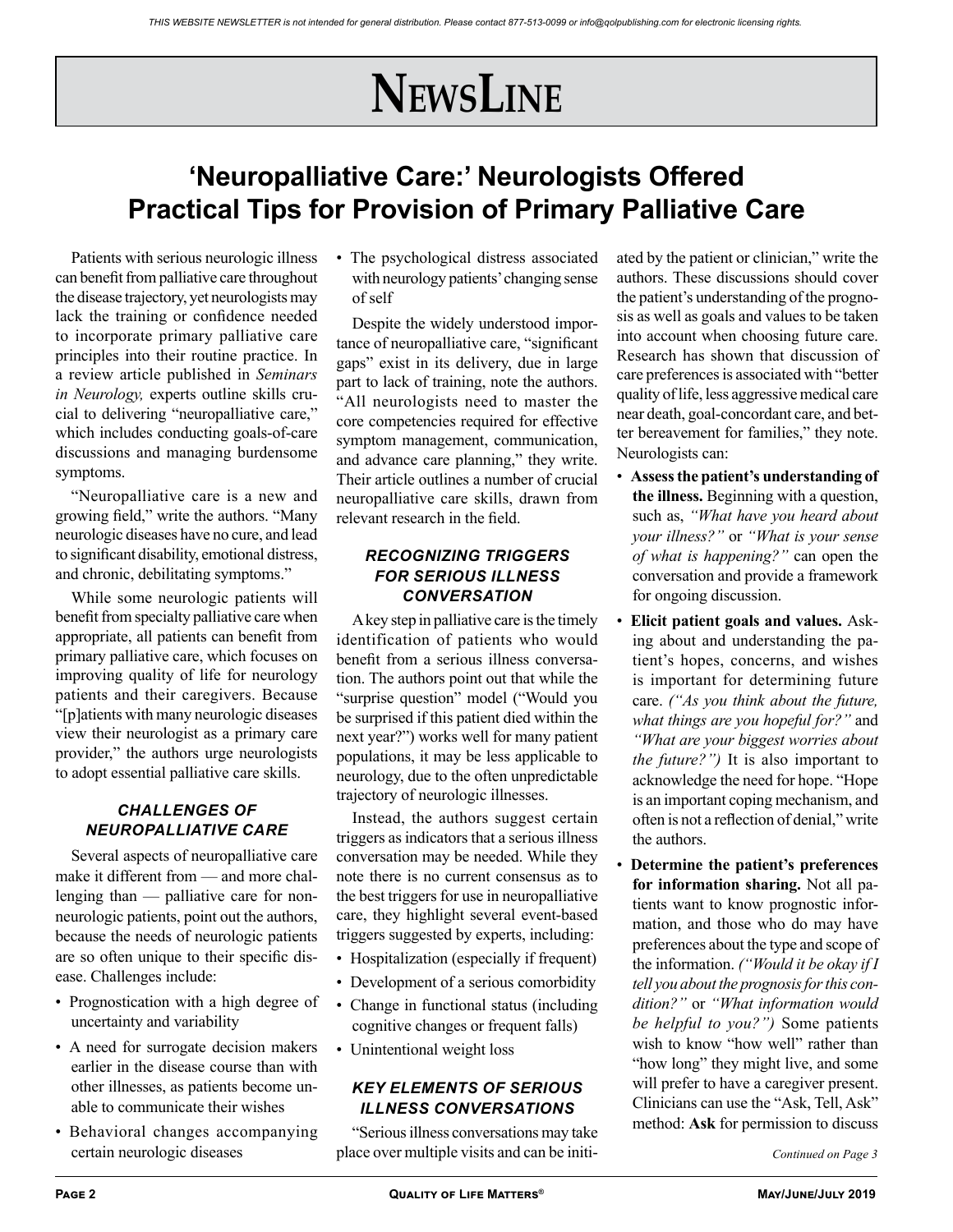# **NewsLine**

## **Patients Less Likely to Receive Palliative Care (from Page 1)**

### *ADJUSTED ODDS OF MSH BY CANCER TYPE*

- Lung cancer: AOR, 0.73; 95% CI, 0.57 to 0.93
- Breast cancer : AOR, 0.73; 95% CI, 0.59 to 0.89
- Prostate cancer: AOR, 0.67; 95% CI, 0.55 to 0.82
- Colon cancer: AOR, 0.86; 95% CI, 0.67 to 1.09

Previous studies have found systemic differences between MSHs and non-MSHs, with MSHs often showing higher readmission rates, poorer clinical performance, and less expertise or interest in quality-of-care issues by the leadership. The authors recommend finding strategies to improve palliative care use in MSHs as a way to address palliative care needs that are likely unmet among minorities.

*Source: "Association of Care at Minority-Serving vs Non-Minority-Serving Hospitals with Use of Palliative Care among Racial/Ethnic Minorities with Metastatic Cancer in the United States,"* JAMA Network Open; *February 1, 2019; 2(2):e187633.DOI: 10.1001/jamanetworkopen.2018.7633. Cole AP, Nguyen DD, Meirkhanov A, Golshan M, Trinh QD, et al; Center for Surgery and Public Health; and Division of Urological Surgery, Brigham and Women's Hospital, Harvard Medical School, Boston; and Faculty of Medicine, McGill University, Montreal, Quebec, Canada.*

## **'Neuropalliative Care:' Neurologists Offered Practical Tips (from Page 2)**

prognosis, **Tell** the information in the way the patient prefers, then **Ask** how well the explanation was understood.

- **Prepare to share prognostic information.** The following model can be used to formulate a prediction prior to sharing it with the patient: 1) anticipate types of prognostic information needed in the encounter; 2) anchor to available data by considering the overall illness trajectory; 3) tailor the best evidence available to patient-specific factors; and 4) de-bias one's own understanding of the patient's disease to avoid overly optimistic or pessimistic predictions.
- **Share prognostic information.** When delivering bad news, the "SPIKES" protocol can be used (**S**et up the interview, assess the patient's **P**erception, obtain the patient's **I**nvitation, give **K**nowledge and information, address the patient's **E**motions with empathy, formulate a **S**trategy and **S**ummarize). Also, make an effort to align with the patient by using "I wish" statements when delivering bad news, rather than "I'm sorry" statements.
- **Use strategies to build trust.** Cultivate rapport and build trust through expressions of empathy. When responding to emotion, the "NURSES" mnemonic can be helpful (**N**ame the emotion,

check to make sure one **U**nderstands correctly what the patient is communicating, demonstrate verbal and nonverbal **R**espect, provide expression of **S**upport, and **E**xplore the patient's emotions). In addition, expressing longitudinal support for the patient can help ease feelings of abandonment.

### *OTHER COMPONENTS OF NEUROPALLIATIVE CARE*

In addition to core communication skills, "knowledge of fundamental nonneurologic symptom management is a key component of neuropalliative care," write the authors. This includes both neurologic and non-neurologic physical symptoms, as well as emotional and spiritual symptoms. Non-neurologic symptoms comprising an important part of palliative care assessment include pain, dry mouth/increased saliva, constipation, loss of appetite, fatigue, and insomnia. Common psychosocial symptoms include grief, depression, anxiety, spiritual suffering, loss of dignity, and depersonalization.

"Palliative care emphasizes treatment of not only the patient, but also the family and caregivers," the authors state. Because "caregiver stress is high in neurologic disease," caregiver assessment is especially important in neuropalliative care.

Caregivers of neurologic patients face a high risk of depression and overall poor health, note the authors. Helping caregivers to feel appreciated and avoid burnout can improve the quality of life for both caregivers and patients.

As a patient approaches the end of life, conversations with the patient and family should revisit patient preferences regarding comfort-only care, and hospice care can be recommended. This will ensure the patient and family feel supported in valuing the patient's wishes and avoiding potentially harmful and unwanted aggressive treatment near the end of life.

Training in palliative care is needed for neurologists, the authors declare. "Given the vast number of patients with neurologic conditions requiring palliative care interventions, neurologists are tasked with providing primary palliative care," they write. Moving forward, standardization of training, along with research to define the scope of the palliative care needs of this population are needed, the authors conclude.

*Source: "Neuropalliative Care: A Practical Guide for the Neurologist,"* Seminars in Neurology; *October 2018; 28(5):569–575. Brizzi K and Creutzfeldt CJ; Department of Neurology and Division of Palliative Care, Department of Medicine, Wang Ambulatory Care Center, Boston; and Department of Neurology, Harborview Medical Center, Harborview Medical Center, Seattle.*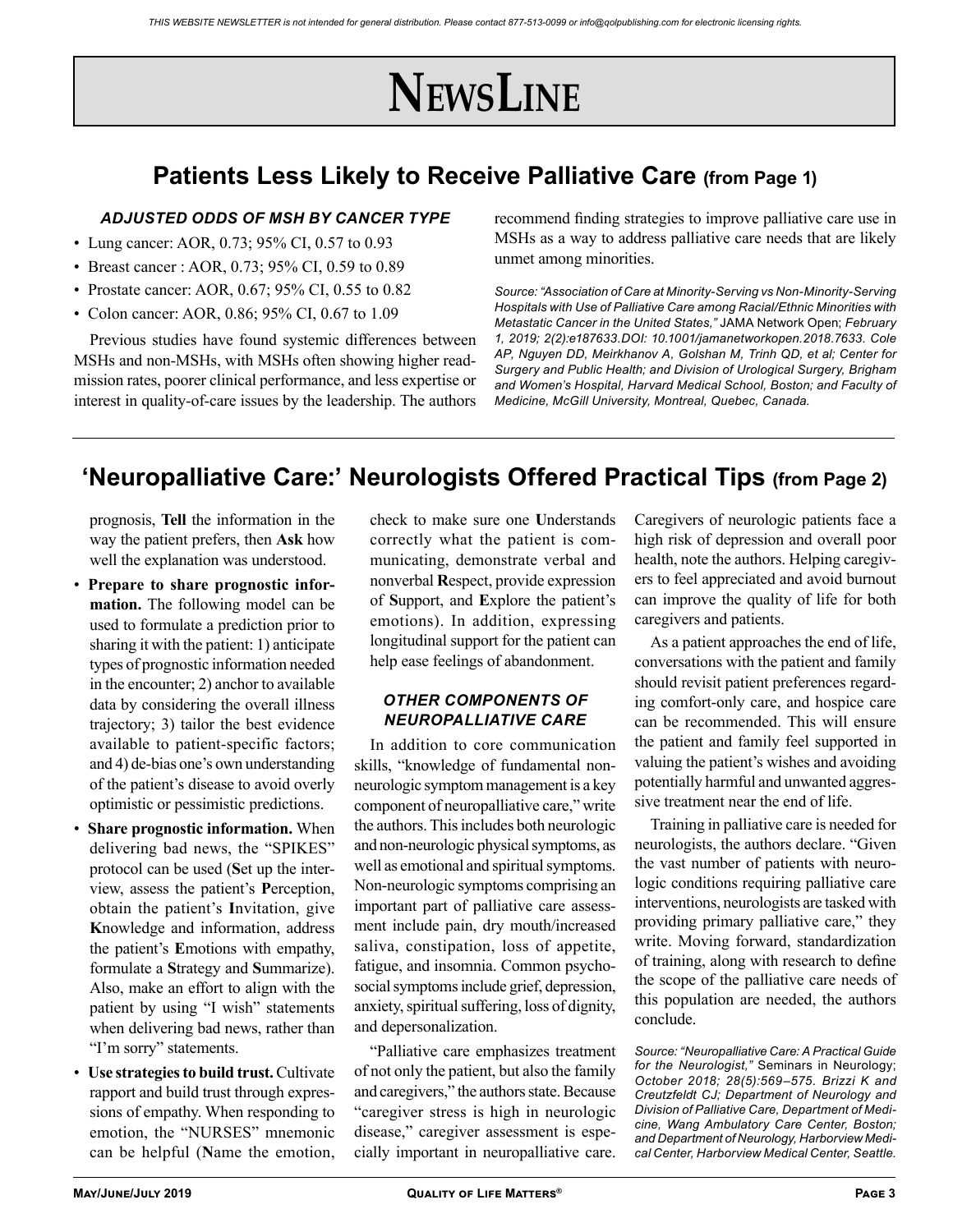# **RESEARCH MONITOR**

# **Unmet Needs, Opportunities to Introduce Palliative Care Identified for ESRD Amputees**

Medicare patients with end-stage renal disease (ESRD) are nearly 10 times as likely as non-ESRD patients to undergo lower extremity (toe, foot, or leg) amputation in the last year of life, as well as more likely to spend prolonged time in acute care and to die in the hospital. Yet these patients receive palliative care from hospice services for fewer days than even other ESRD patients do, according to a report published in the *Journal of the American Society of Nephrology.*

"This study suggests that end-of-life care for these patients may not align with the kind of care that many seriously ill patients say they prefer — that is, to die at home and focus on comfort rather than prolonging life," says lead author Catherine R. Butler, MD.

"More work is needed to learn about the experiences of these seriously ill patients with ESRD who undergo amputation, and to identify opportunities to improve their care." Butler is a practicing nephrologist affiliated with the University of Washington in Seattle.

Compared with other patient groups with critical limb ischemia, ESRD patients with lower extremity peripheral vascular disorder often receive surgical intervention when the condition is more advanced, putting them at higher risk for rehospitalization, re-amputation, and mortality, note the authors.

Because of the likely poor prognosis, the Renal Physicians' Association recommends that lower extremity amputation should trigger "discussions about endof-life care and the benefits and burdens of ongoing dialysis," write the authors. They note, however, that few studies have described the type of care these patients receive.

Investigators analyzed data from a

national ESRD registry on Medicare beneficiaries who died between 2002 and 2014. ESRD patients who did  $(n = 62,075)$ and did not ( $n = 692,702$ ) undergo one or more lower extremity amputations in the last year of life were compared with a parallel cohort of beneficiaries without ESRD who did  $(n = 8.937)$  and did not  $(n = 1.937)$ = 949,475) undergo similar amputations during the same time periods.

### *OVERALL*

- All ESRD patients, both those with and without amputation(s), were more likely than non-ESRD patients to be younger, male, and black, with a higher prevalence of most comorbid conditions and a higher overall comorbidity burden.
- 8% of ESRD patients underwent amputation of at least one lower extremity in the last year of life vs 1% of non-ESRD beneficiaries.

### *ASSOCIATION OF ESRD WITH AMPUTATION:*

- After multivariate adjustment, patients with ESRD were more than twice as likely as non-ESRD patients to have at least one lower extremity amputation in the last year of life (adjusted odds ratio [AOR], 2.37; 95% confidence interval [CI], 2.31 to 2.43).
- ESRD was more strongly associated with multiple amputations in the last year of life (AOR, 3.56; 95% CI, 3.28 to 3.86) than with a single amputation (AOR, 2.25; 95% CI, 2.20 to 2.32).
- The most likely level of ESRD amputation was below the knee (AOR, 2.97, 95% CI, 2.83 to 3.11).

### *ESRD HEALTHCARE USE, AMPUTATION VS NO AMPUTATION*

In the last year of life, ESRD patients

who underwent amputation were more likely than other ESRD patients to:

- Be admitted to a skilled nursing facility (AOR, 2.34; 95% CI, 2.29 to 2.38)
- Discontinue dialysis before death (AOR, 1.16; 95% CI, 1.14 to 1.18)
- Be admitted to an ICU (1.41; 95% CI, 1.38 to 1.45)
- Die in the hospital (AOR, 1.18; 95% CI, 1.15 to 1.20)

In addition to having more intensive patterns of healthcare in the last year of life, ESRD patients with amputations entered hospice closer to death than did those with no amputation; amputees spent less time in hospice (AOR, 0.77; 95% CI, 0.74 to 0.80), despite having about the same likelihood of being enrolled at the time of death (AOR, 1.02; 95% CI, 1.00 to 1.04).

"It is striking that despite widespread recognition that the presence of peripheral arterial disease and receipt of lower extremity amputation portend an exceedingly poor prognosis in this population, [these Medicare patients] receive more — not less — intensive patterns of care than other patients with ESRD," comment the authors.

### *THE 'BIG PICTURE' NEEDED FOR TIMELY HOSPICE REFERRAL*

Possible reasons for brief enrollments in hospice among ESRD patients with amputations may include:

- Viewing lower extremity wounds and ischemia as isolated, "fixable" problems while overlooking the broader, prognostic significance.
- Focusing on recovery after amputation rather than, again, on the bigger picture of prognosis indicated by the need for amputation.
- *Continued on Page 5* • Possible lack of palliative care services in the subacute facilities where a large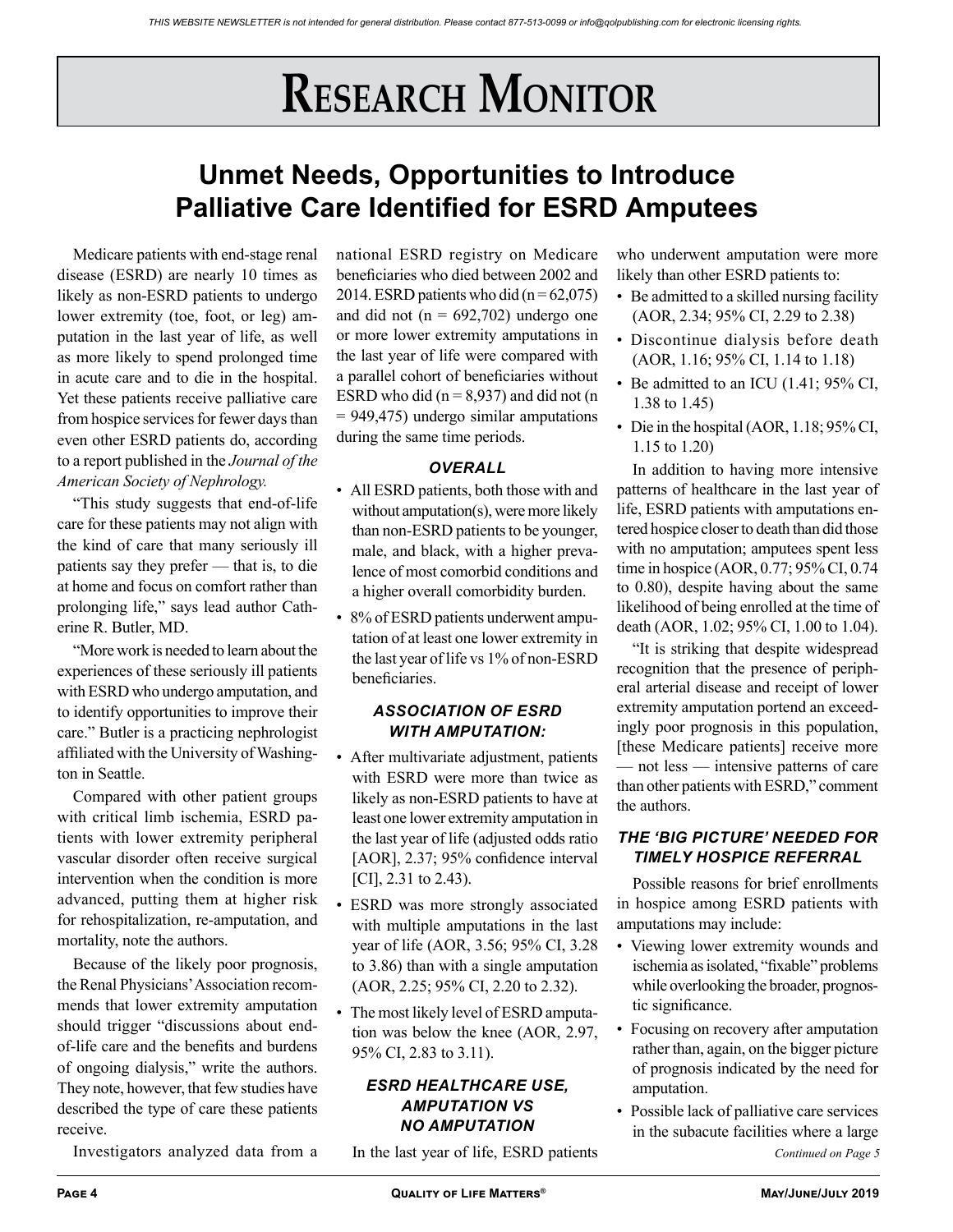# **RESEARCH MONITOR**

# **Polypharmacy Linked to Significant Decrease in Quality of Life for Patients with Life-Limiting Illness**

For adult patients with advanced illness, the use of an excessive number of medications — or polypharmacy — is associated with both higher symptom burden and worse total quality of life. according to a report presented as the first analysis of these associations published in the *Journal of General Internal Medicine.* 

"We were not completely surprised by the results," says lead author Yael Schenker, MD, MAS, of the University of Pittsburgh School of Medicine. "We've known for a while that polypharmacy is a burden for patients near the end of life, and the study confirms the importance of addressing appropriate medication use and developing systematic approaches to deprescribing."

Although it is an increasingly common health problem, "there is no uniformly accepted definition of the number of medications that constitutes polypharmacy," note the authors. For the purposes of this investigation, polypharmacy groups were defined as "low" (0-8 medications), "medium" (9-13 medications), and "high" ( $\geq$ 14 medications), based on the number of non-statin medications used by participants in the week previous to baseline.

The investigators conducted a secondary analysis of data on adult patients ( $n = 372$ ) with advanced, life-limiting illness enrolled in a large, 15-center clinical trial to evaluate the effects of statin discontinuation. Eligible patients were those who had recently experienced deterioration in functional status, and were assessed by their physicians as having a life expectancy of more than one month but less than one year.

### *OVERALL*

• The mean symptom-burden score was 27.0 (standard deviation [SD], 16.1) on a patient-rated scale of 0 to 90 (as a total of scores for nine common symptoms, each rated from 0 to 10), with higher scores indicating greater symptom burden.

- The mean QOL score was 6.97 (SD, 1.32) on a patient-rated scale of 0 to 10, with higher scores denoting better QOL.
- The average number of non-statin medications was 11.6 (SD, 5.0).
- One-third of participants took  $\geq 14$  medications.
- 47% of participants were aged  $\geq$  75 years; cancer was the primary diagnosis for 52% of participants (the most common non-cancer diagnoses included COPD, CHF, and dementia); and 35% were enrolled in hospice at baseline.

In fully adjusted models, "higher performance status and being enrolled in hospice were associated with higher quality of life," write the authors.

### *HIGHER POLYPHARMACY WAS ASSOCIATED WITH:*

- Greater symptom burden (adjusted beta, 0.81; *P* < 0.001). "This implies that each additional medication was associated with a higher symptom burden of 0.81 points," explain the authors.
- Lower OOL (adjusted beta,  $-0.06$ ;  $P = 0.001$ ). "This implies that every additional medication was associated with lower quality of life by 0.06 points."

*Source: "Associations Between Polypharmacy, Symptom Burden, and Quality of Life in Patients with Advanced, Life-Limiting Illness,"* Journal of General Internal Medicine; *Epub ahead of print, February 4, 2019; DOI: 10.1007/s11606-019-04837-7. Schenker Y, Park SY, Jeong K, Pruskowski J, Kavalieratos D, Resick J, Abernethy A, Kutner JS; Section of Palliative Care and Medical Ethics, Division of General Internal Medicine; Center for Research on Healthcare Data, Division of General Internal Medicine; and Department of Pharmacy and Therapeutics, UPMC Palliative and Supportive Institute, School of Pharmacy, all University of Pittsburgh, Pittsburgh; Flatiron Health, New York City; and Division of General Internal Medicine, Department of Medicine, University of Colorado School of Medicine, Aurora.*

## **Palliative Care for ESRD Amputees (from Page 2)**

percentage of ESRD patients spend a substantial portion of their time postamputation.

"Similar to other populations, most patients with advanced kidney disease would prefer to die at home, and would value relief of suffering over life prolongation if they were to become seriously ill," write the authors.

"These findings suggest that there may be substantial unmet palliative care needs among seriously ill patients with ESRD who undergo lower extremity amputation, as well as opportunities to improve their care."

*Source: "Lower Extremity Amputation and Health Care Utilization in the Last Year of Life among Medicare Beneficiaries with ESRD,"*  Journal of the American Society of Nephrology; *Epub ahead of print, February 19, 2019; DOI: 10.1681/ASN.2018101002. Butler CR, Schwartze ML, Katz R, et al; Department of Medicine and the Kidney Research Institute, University of Washington, Seattle; Department of Surgery, Medical College of Wisconsin, Madison; Division of Nephrology, Department of Medicine, Stanford University School of Medicine, Palo Alto, California; and Division of Nephrology, Department of Medicine, Veterans Affairs Puget Sound Healthcare System, Seattle.*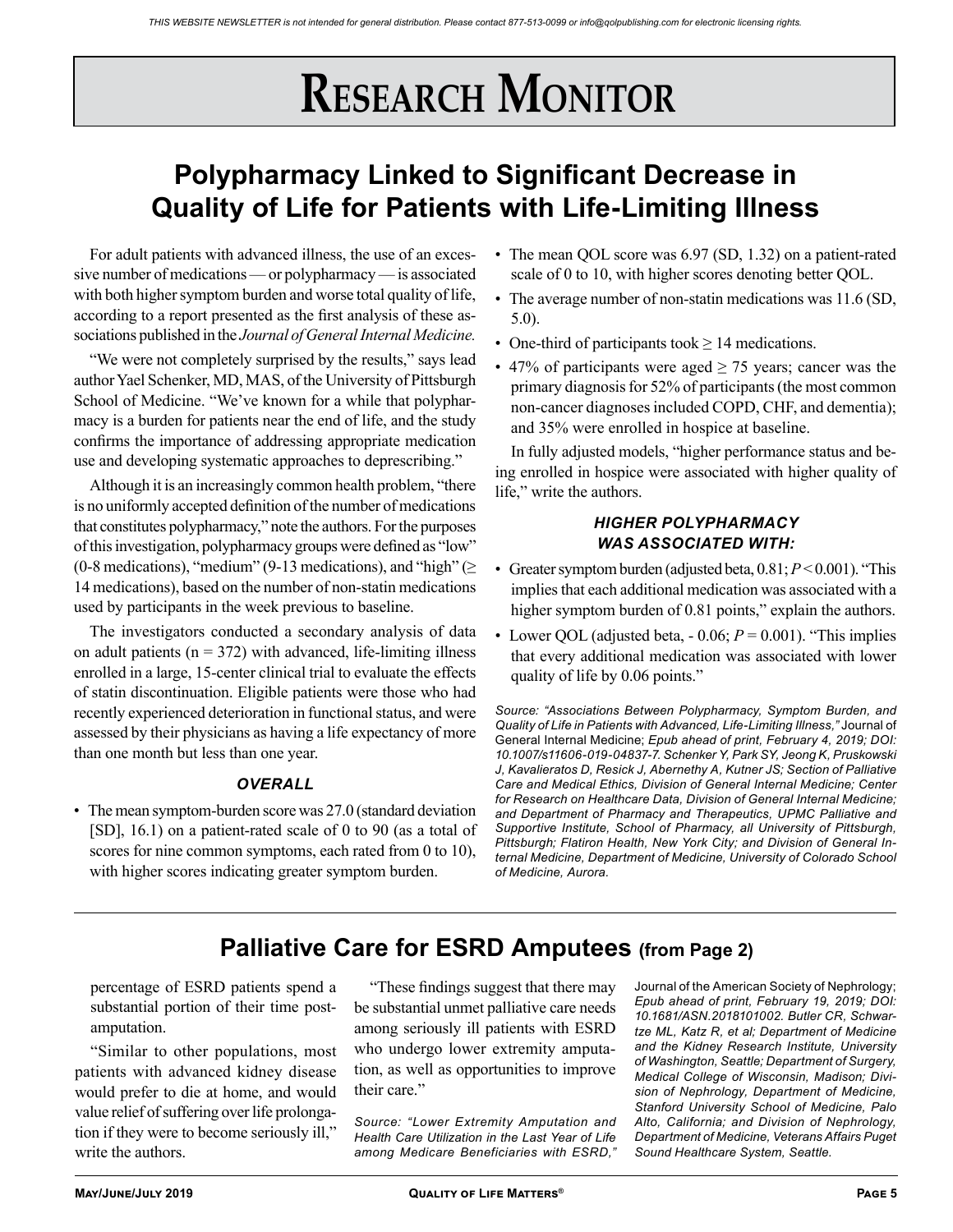# **Research Monitor**

## **Patients' Top Hope for Advanced Cancer Treatment: Quality of Life**

The most frequently expressed hope of adult patients receiving treatment for advanced cancer is for maintaining or improving their quality of life, followed by the hope of living longer. However, younger patients and those who do not discuss their hopes with their primary care physicians are more likely than others to hope for a complete cure, according to a report published in the *Journal of Pain and Symptom Management.*

"It is important for physicians to understand their patients' hopes for treatment to facilitate informed patient-centered decision making," write the authors. "By asking about hopes for treatment, physicians and other care team members can provide empathetic education and guidance to help patients establish realistic goals for treatment."

Investigators analyzed survey data collected as part of the Values and Options in Cancer Care (VOICE) trial, a randomized clinical trial measuring the effect of clinician training and patient coaching on oncologist-patient communication among community-dwelling patients with advanced, non-hematologic cancer enrolled from 2012 to 2014 and their area medical oncologists.

For the current study, researchers reviewed responses of adult patients with advanced cancer in surveys — conducted either in person or by telephone — which posed the open-ended question, "What are you hoping for from your cancer treatment?" both at baseline ( $n = 265$ ) and at three-month follow-up ( $n = 216$ ). Eight categories of participants' expressed hopes were identified.

## *OVERALL*

- Mean age of participants was 64.3 years.
- Median survival was 16 months.
- Half (50%) were diagnosed with "ag-

gressive" cancers, including lung, gastrointestinal (except colon), and genitourinary (except prostate) cancers.

## *PATIENTS' HOPES FOR TREATMENT, RANKED BY PREVALENCE*

- 1. Quality of life (42% at baseline; 36% at three-month follow-up)
- 2. Life extension (32% and 26%)
- 3. Tumor stabilization (26% and 31%)
- 4. Remission (20% and 16%)
- 5. Reaching/achieving a milestone (14% and  $4\%$ )
- 6. Cure, unqualified (12% and 8%)
- 7. Control, unspecified (9% and 12%)
- 8. Cure tempered by realism; i.e., the patient hopes for a cure while acknowledging that this is unrealistic (5% and  $1\%$

Some participants expressed more than one hope. The average number of hopes at baseline was 1.6 (standard deviation [SD], 0.77), but had slightly diminished to 1.3 (SD, 0.66) at three months. "At both time points, the most frequently expressed hope was for improved or maintained quality of life, while patients infrequently expressed unqualified hopes for cure and cure tempered by realism," write the authors.

### *DISCUSSIONS OF HOPE*

- Most patients reported having discussed their hopes "somewhat," "quite a bit," or "very much" with their spouse/ partner (86%), other family members or friends (77%), or their oncologist  $(65\%)$ .
- Only about one-third said they had discussed their hopes with their primary care physician (36%) or a nurse/nurse practitioner (37%).
- Even fewer had discussed their hopes with a clergy member (21%) or with

members of a support group or online community (11%).

Hoping for an unqualified cure was more likely among patients aged < 57 years (adjusted odds ratio [AOR], 3.92; 95% confidence interval [CI], 1.63 to 9.40;  $P = 0.002$ ) and those who had not discussed their hopes with their primary care physician (AOR, 3.21; 95% CI, 1.13 to  $9.14$ ;  $P = 0.029$ ).

Although they were a minority, patients who had discussed their hopes with their primary care physicians were much less likely to harbor unrealistic hope for cure than were those who had discussed their hopes with their oncologists.

"While we cannot assume causation from these associations, primary care physicians may play a role in helping patients reframe what is important and realistic," due to a longstanding, trusted relationship with the patient, the authors suggest. "Alternatively, patients with more unrealistic expectations may be less likely to seek, remember, or seriously consider counsel from a primary care physician," they add.

Both in the current study as well as in a previous literature review, the two most common patient hopes for treatment were for good quality of life and life extension, note the authors. "These two treatment goals are consistent with the aims of both palliative cancer-directed therapy and of palliative care more generally — and therefore could be construed as realistic in this setting of advanced cancer."

*Source: "Patients' Hopes for Advanced Cancer Treatment,"* Journal of Pain and Symptom Management; *January 2019; 57(1):57–63. DeMartini J et al; Department of Psychiatry; Department of Family and Community Medicine, University of California, Davis; Department of Family Medicine; and Department of Psychiatry, University of Rochester, Rochester, New York; Department of Pediatrics; Division of Hematology and Oncology; and Division of General Medicine, University of California, Davis, Sacramento.*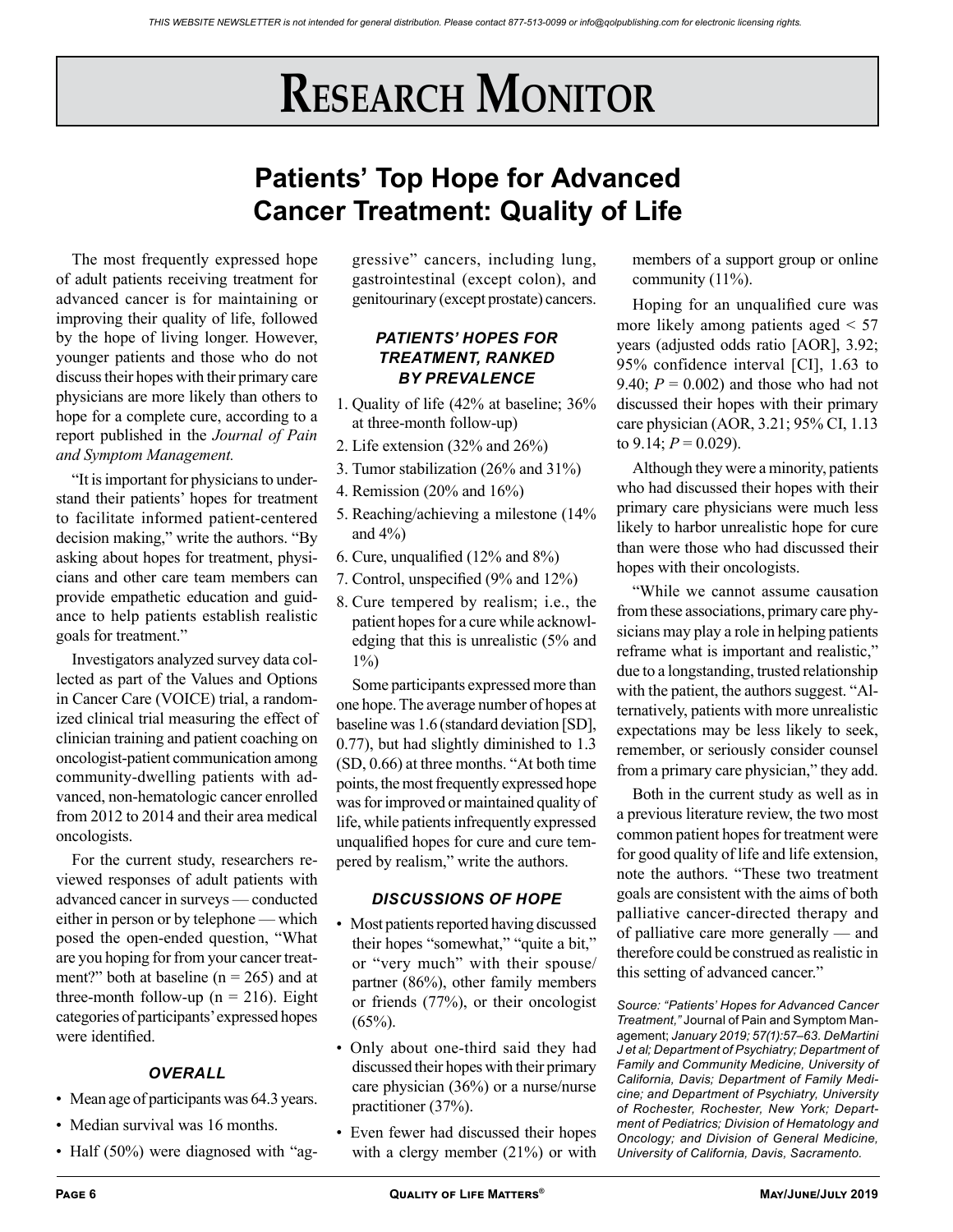# **Clinician Resources**

## **Experts Recommend a 'Softened Approach' to Discussing Prognosis**

To ease the difficulty of prognostic discussions, physicians are encouraged to soften their approach and align themselves with patients against the disease, by using "I" statements to share their hopes and worries, rather than attempting to declare objective, time-based predictions when the exact trajectory of a serious illness is uncertain, according to an article published in *JAMA Internal Medicine.*

"We propose that to succeed in prognostic communication, what clinicians most need is not precision about the time ahead or the fortitude to discuss it, but rather a softened approach," write the authors, two palliative care specialists. "We have found this approach to be popular with colleagues — they like it and incorporate it into practice quickly."

### *CHALLENGES IN PROGNOSTIC DISCUSSIONS*

- Prognostic uncertainty
- Fear of upsetting the patient
- Concern that the patient lacks needed information, however imprecise
- Worry that patients will think their physician can't handle tough but needed discussions

"Uncertain about the information and not wanting to cause emotional harm, we hesitate to talk with patients about their futures," write the authors. "Clinicians don't need to 'know' the prognosis, they just need to have an opinion."

### *ADVANTAGES OF THE SOFTENED APPROACH*

- Using "I" statements can make it easier and more comfortable for clinicians to discuss a prognosis, through sharing a personal viewpoint on life expectancy, rather than stating an objective prediction. *("From what I can see, I am worried...")*
- Pairing hope with worry allows clinicians to feel more comfortable about delivering a prognostic estimate while expressing its uncertainty. Patients and families can receive important information in a way that is less emotionally overwhelming and leaves space for hope. *("I am hoping that you have a long time to live with your heart disease, and I am also worried that the time may be short, as short as a few years.")*
- Expressing both hope and worry in "I" statements promotes connection with the patient and family, indicating that the clinician is on their side in facing the problem — the uncertain future of the patient's illness — together.

*Source: Softening Our Approach to Discussing Prognosis,"* JAMA Internal Medicine; *January 1, 2019; 179(1):5–6. Lakin JR, Jacobsen J; Department of Psychosocial Oncology and Palliative Care, Dana-Farber Cancer Institute; Ariadne Labs; Brigham and Women's Hospital; Harvard School of Public Health; Division of Palliative Care and Geriatrics, Massachusetts General Hospital; and Harvard Medical School, all in Boston.*

## **End-of-Life Care Websites**

American Academy of Hospice and Palliative Medicine *www.aahpm.org*

Information and Support for End-of-Life Care from the National Hospice and Palliative Care Organization *www.caringinfo.org*

Center to Advance Palliative Care *www.capc.org*

The EPEC Project (Education in Palliative and End-of-Life Care) *www.bioethics.northwestern.edu/ programs/epec/about/*

Palliative Care Fast Facts and Concepts, a clinician resource from the Palliative Care Network of Wisconsin *www.mypcnow.org/fast-facts*

Hospice and Palliative Nurses Association *www.hpna.org*

> Hospice Foundation of America *www.hospicefoundation.org*

Medical College of Wisconsin Palliative Care Program *www.mcw.edu/departments/palliativecare-program*

> National Hospice & Palliative Care Organization *www.nhpco.org*

Division of Palliative Care Mount Sinai Health System *www.stoppain.org*

#### *Quality of Life Matters®* **is a registered trademark of Quality of Life Publishing Co.**

**© 2019 by Quality of Life Publishing Co.** All rights reserved. No part of this newsletter may be reproduced without prior permission of the publisher.

For reprint requests or questions, contact 877-513-0099, info@QOLpublishing.com.